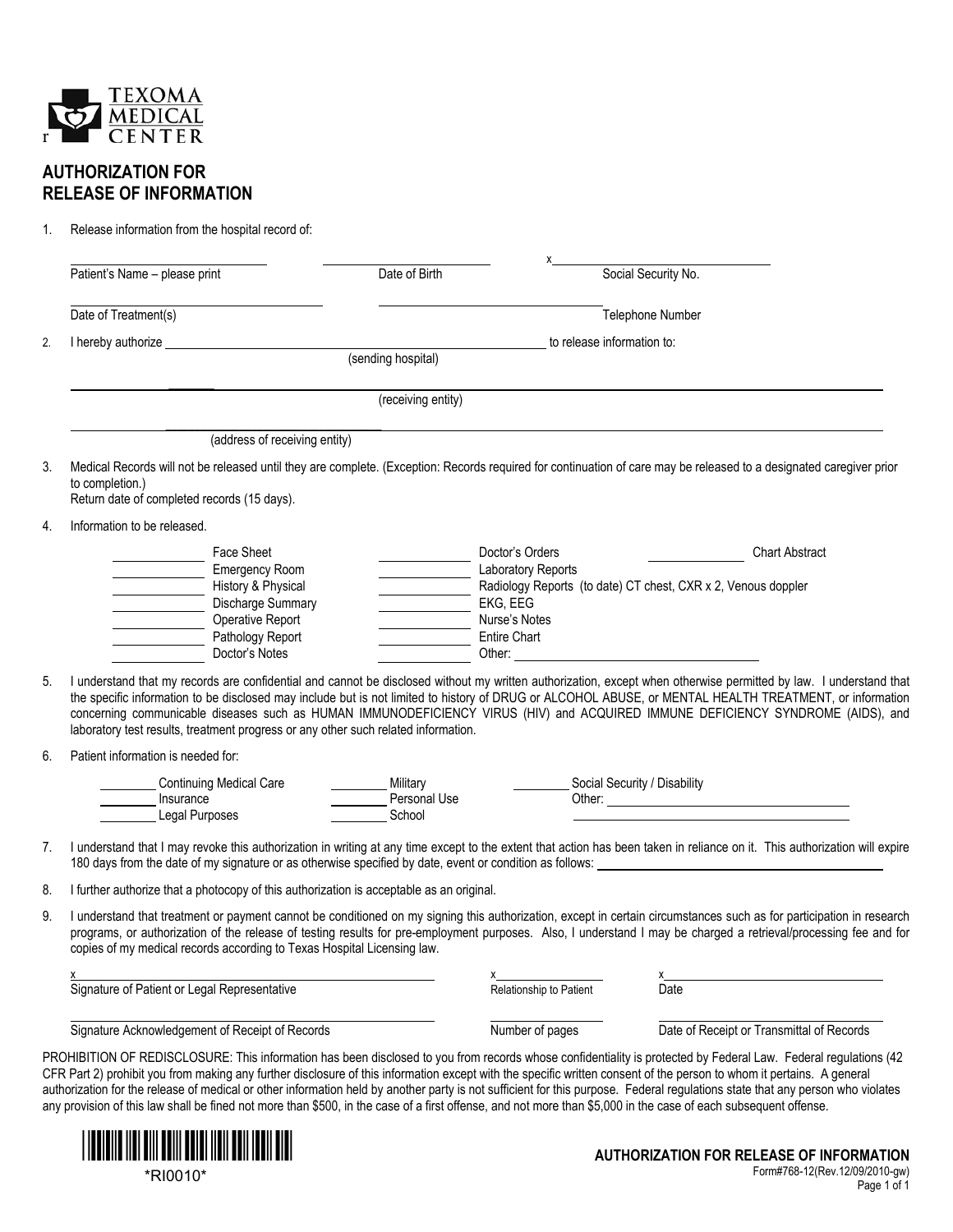## **Conditions of Admission/Registration Treatment Authorization and Financial Responsibility**

As the individual who will be receiving services at Texoma Regional Medical Center (the "Hospital"), or the parent or guardian of the individual listed below as the patient, I agree to the following terms and conditions of this Conditions of Admission/Registration Treatment Authorization and Financial Responsibility Agreement (the "Agreement").

- **1. CONSENT TO HOSPITAL PROCEDURES:** I consent to the medical and surgical procedures which may be performed during this hospitalization or on an outpatient basis, including emergency treatment or services. These services and procedures may include but are not limited to laboratory tests, x-ray examination, newborn hearing screening, medical or surgical treatment or procedures, anesthesia, or Hospital services rendered under the general and special instructions of a physician. This general consent does not apply to any procedures which require informed consent as described by Title 25, Chapter 601of the Texas Administrative Code.
- **2. RELEASE OF INFORMATION:** I authorize the Hospital, physicians, and other licensed providers furnishing these services to disclose my Protected Health Information ("PHI") as that term is defined by the federal law referred to as "HIPAA" for purposes of treatment, payment and health care operations to third parties including but not limited to insurance carriers, health plans (including government health programs such as Medicare and Medicaid), or workman's compensation carriers that may be responsible for payment of the services ("Third Party Payors"). The PHI disclosed may include information about my treatment, medical care, medical history, billing information, and other information received or acquired by the Hospital and maintained in any form, including written, oral or electronically maintained information.

 Upon inquiry the Hospital will describe my condition to callers or the public using one of the following words; undetermined, good, fair, serious, or critical. If I do not want this information released I may make a written request for information about my condition to be withheld. I understand I can request a separate form to make this change.

- **3. PROVIDERS NOT HOSPITAL EMPLOYEES:** I understand that the physicians furnishing services to me including Hospital-based physicians such as radiologists, pathologists, emergency department physicians, and anesthesiologists ("Hospital-Based Physicians") are independent contractors and are not employees or agents of the Hospital.
- **4. HOSPITAL, PHYSICIAN, AND PRACTITIONER BILLING:** I understand that each physician, medical group, or other practitioner who provides professional services to me while I am in the Hospital, including Hospital-Based Physicians (collectively "Practitioners"), will bill and collect for their professional services separate and apart from the Hospital. This Agreement applies to services rendered by the Practitioners as well as the Hospital. I also understand I have the right to request an explanation of the Hospital billing process and a list of the Hospital's charges for any services I might receive.

| <b>COA/Reg</b><br><b>Treatment</b><br>Authorization<br>and Financial<br>DOB:<br><b>Responsibility</b><br>MRN:<br><b>UHS-9018</b><br>CO0058<br>Rev. 13/08 | SX: |
|----------------------------------------------------------------------------------------------------------------------------------------------------------|-----|
|----------------------------------------------------------------------------------------------------------------------------------------------------------|-----|

Page 1 of 6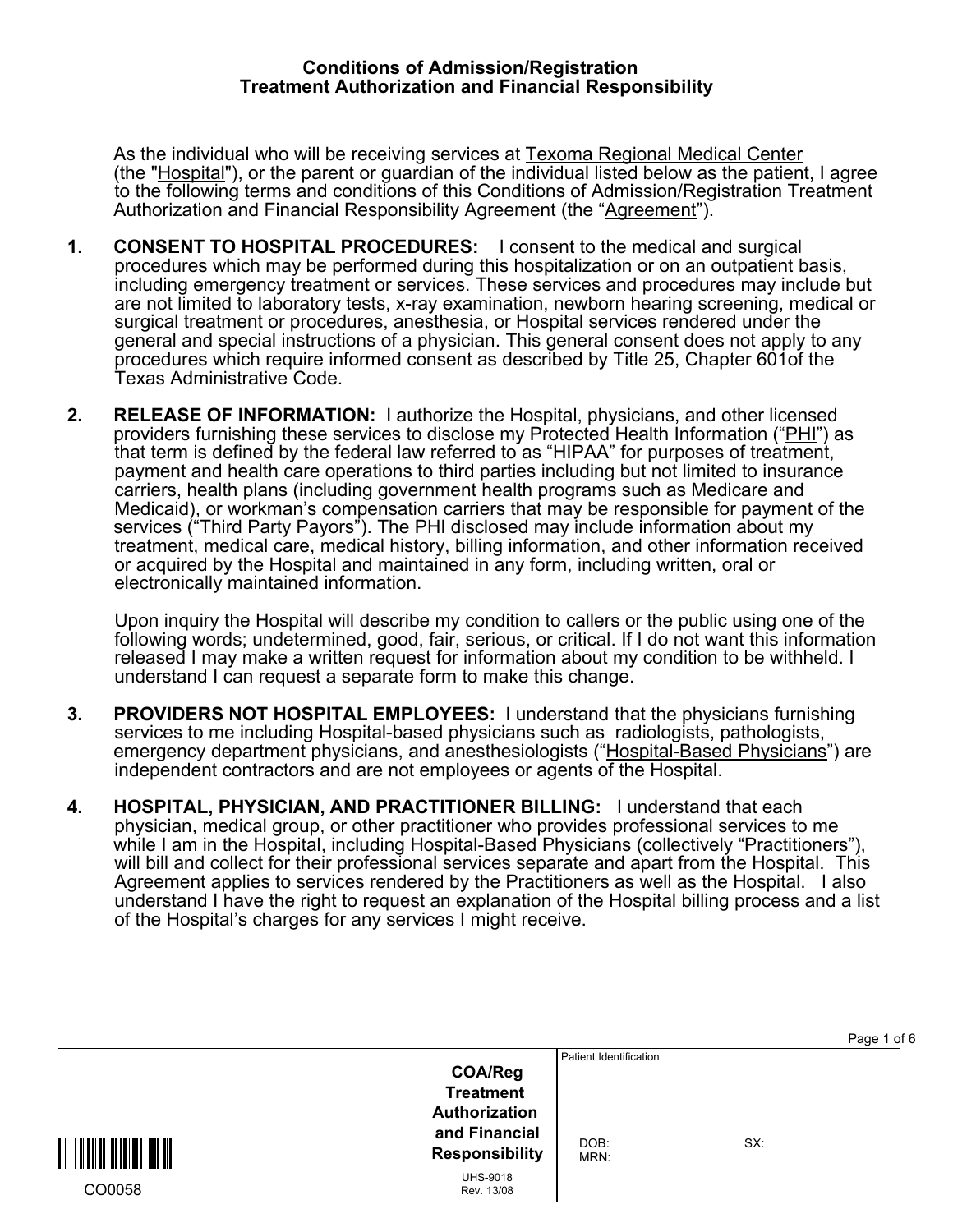**5. ASSIGNMENT OF BENEFITS AND RIGHT OF ACTION.** In return for services to be furnished, I make the following irrevocable assignments to the Hospital:

> a. **Assignment of Health Insurance Benefits**. I irrevocably assign to the Hospital and other Healthcare Providers/Practitioners who furnish services to me all benefits payable for services rendered to me by each party payable by a Third Party Payor, including without limitation a health insurance company, health plan, worker's compensation program, ERISA plan, or any other entity responsible for payment of patient's hospital bill. This assignment extends to the total amount of the Hospital's bills, with interest as allowed by law.

b. **Assignment of Personal Injury Proceeds.** I assign and transfer my right to receive benefits payable to me under the policies described below to the Hospital and Practitioners involved in my care. The policies may include benefits payable under Personal Injury Protection, Medical Pay, Uninsured/Underinsured, and/or liability provisions of any insurance policy under which I am entitled to receive benefits related to the occurrence that caused or contributed to the injuries or condition being treated by the Hospital or the Practitioners. I understand and acknowledge that this assignment includes the total amount of my Hospital bill(s), including interest as allowed by law.

c. **Assignment of Claims and Right of Action.** I understand that this assignment of benefits gives the Hospital and Practitioners the right to be paid directly by my Third Party Payor for the services provided to me or the individual designated below as the patient for this admission. In return for the services furnished by the Hospital and Practitioners, I assign and transfer to these parties all right, title, and interest in all benefits payable for the health care rendered, which are provided in under insurance policies and health benefit plans for which my dependents or I are entitled to recover. This assignment and transfer shall be for the purposes of granting the Hospital and Practitioners an independent right of recovery against my Third Party Payor, but shall not be construed as an obligation of these parties to pursue any such right or recovery. In no event will the Hospital or Practitioners have any right to retain benefits in excess of the amount owed to them for the care and treatment rendered during this admission.

d. **Secondary Payors.** I understand that any health insurance policies under which I am covered are secondary payers to any existing liability policies or any other sources of payment that may or will cover expenses incurred for services and treatment.

e. **Appointment of Agent.** I appoint the Hospital, the Practitioners, and any agent acting on their behalf as my authorized representative to pursue any claims, penalties, and administrative and/or legal remedies on my behalf for collection against any responsible Third Party Payor or third party liability carrier of any and all benefits due me for the payment of charges associated with my treatment.

Page 2 of 6

|                                                                                                                                          |                                        |     | i uyu 4 Ui U |
|------------------------------------------------------------------------------------------------------------------------------------------|----------------------------------------|-----|--------------|
| <b>COA/Reg</b><br><b>Treatment</b><br>Authorization<br>and Financial<br><b>Responsibility</b><br><b>UHS-9018</b><br>CO0058<br>Rev. 13/08 | Patient Identification<br>DOB:<br>MRN: | SX: |              |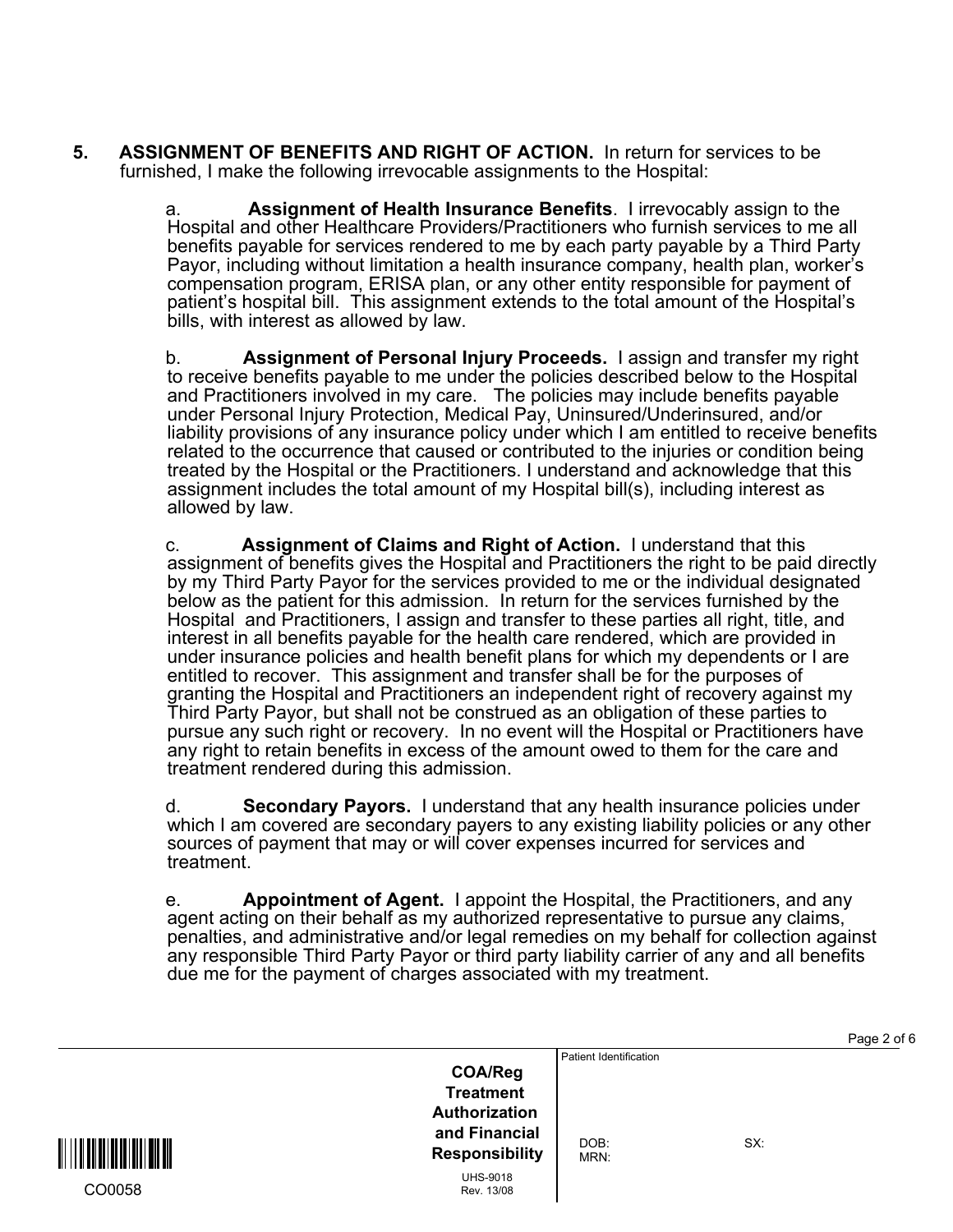## **Conditions of Admission/Registration Treatment Authorization and Financial Responsibility**

 I have read and been given the opportunity to ask questions about this assignment of benefits, and I have signed this document freely and without inducement, other than the rendition of services by the Hospital, Hospital-Based Physicians, and other affiliated physicians and health care practitioners.

**6. FINANCIAL AGREEMENT:** I agree, whether signing as a parent, guarantor, agent or the patient, that in consideration of the services provided by the Hospital, I will promptly pay all Hospital bills in accordance with the Hospital's standard charges for such services, and, if applicable, the Hospital's charity care and discount payment policies, as well as in accordance with applicable and state and federal law. Should my account be referred to an attorney or collection agency for collection, I will pay actual attorney's fees and collection expenses. I understand that all delinquent accounts may be charged interest at the legal rate.

 I certify that the information I have provided is true and accurate to the best of my knowledge. I understand that the information I submit is subject to verification, including credit agency scoring, and subject to review by federal and/or state agencies and others as required. I authorize my employer to release proof of my income to the Hospital if requested. I understand that if any information I have given proves to be untrue, the Hospital may re-evaluate my financial status and take whatever action becomes appropriate.

- **7. NOTICE OF NETWORK STATUS.** In accordance with Senate Bill 1731 the Hospital is required to inform you:
	- If the Hospital is a participating provider ("In Network") under your health plan based on the information that you provide to the Hospital;
	- Physicians and other health care providers who may provide services to you while in the Hospital may not be participating providers (or In Network) with the same health plans as the Hospital, and as such, you may be responsible for out of network copayments or deductibles charged by your health plan;
	- You may request an estimate of the Hospital's charges for any service or supply;
	- The Hospital must provide an itemized statements of billed services within 10 days of your request;
	- Any overpayments for services received by the Hospital will be applied to any other open accounts under your name or refunded to you within 30 days; and
	- Written policies for billing of Hospital services and supplies are available upon request. For complaints relating to the charges for Hospital services and supplies please call: (866) 880-6470.

Page 3 of 6

|               |                                                                                                                                |                                        | .   |
|---------------|--------------------------------------------------------------------------------------------------------------------------------|----------------------------------------|-----|
| WWW<br>CO0058 | <b>COA/Reg</b><br><b>Treatment</b><br>Authorization<br>and Financial<br><b>Responsibility</b><br><b>UHS-9018</b><br>Rev. 13/08 | Patient Identification<br>DOB:<br>MRN: | SX: |
|               |                                                                                                                                |                                        |     |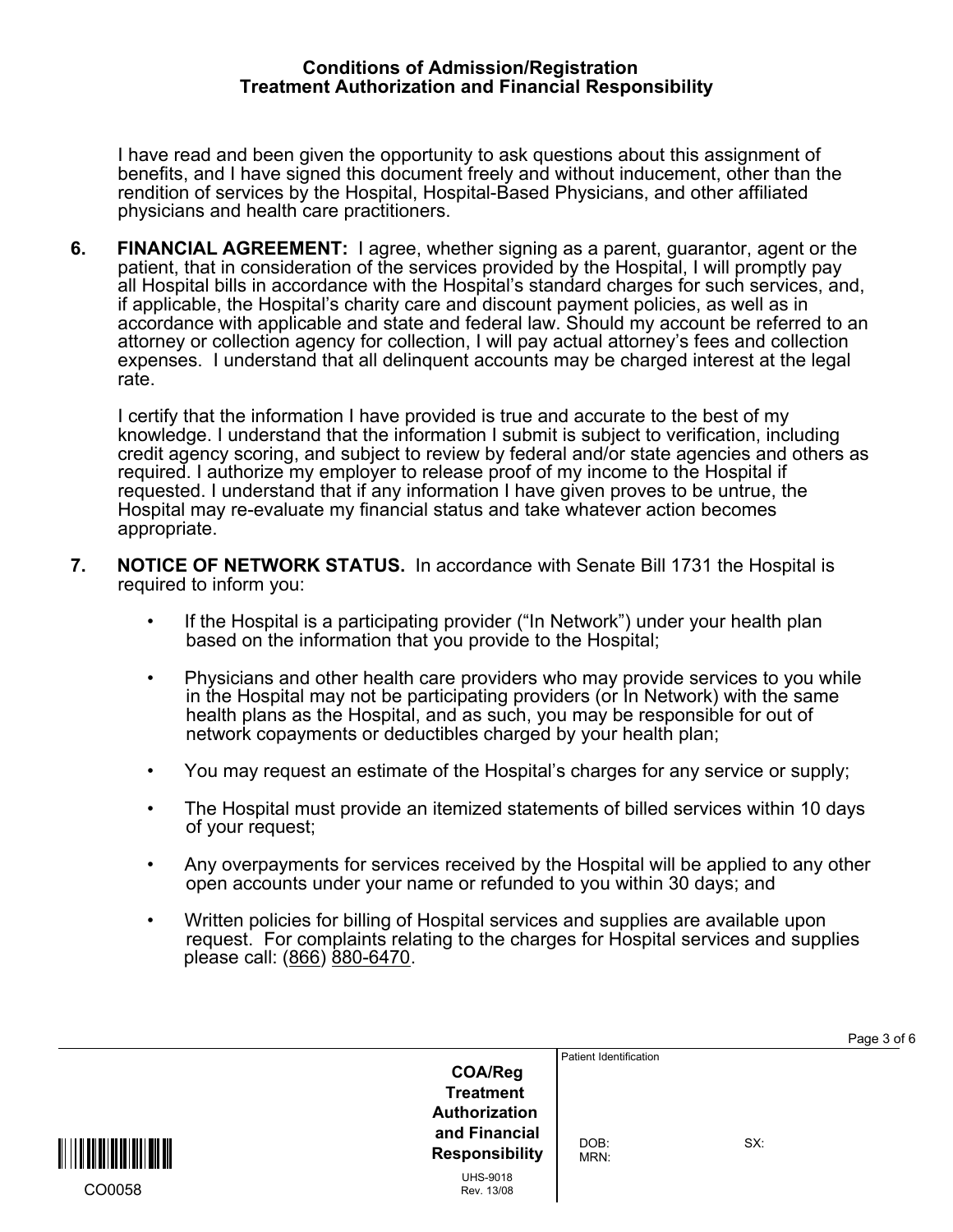**8. CHARITY CARE AND DISCOUNTED PAYMENTS:** If you do not have health insurance, you may qualify for financial assistance. If you think you may be eligible for financial assistance to help with payment of your Hospital bills, please call:

Hospital Financial Counselor: (903) 416-4164 or

Central Billing Office: (866) 880-6470

**9. AUTHORIZATION FOR RECEIVING MESSAGES AND AUTOMATED CALLS:** I give the Hospital (including its agents and third party collection agents) permission to contact me by telephone at the telephone number or numbers I provided during the registration process, or at any time in the future, including wireless telephone numbers or other numbers that may result in charges to me. The Hospital and its agents may leave messages for me at these numbers and may send text messages or email communications using the email address or addresses I provide. These voice messages and email and text communications may include information required by law (including debt collection laws) related to amounts I owe the Hospital as well as messages related to my continued care and treatment.

 I also understand that the Hospital and its agents, including debt collection agencies, may use pre-recorded/artificial voice messages and/or use an automatic dialing devise (an autodialer) to deliver messages related to my account and amounts I may owe the Hospital. I also authorize the Hospital and its agents to use the number or numbers provided for such pre-recorded or auto dial messages. If I want to limit these communications to a specific telephone number or numbers, I understand that I must request that only a designated number or numbers may be used for these purposes.

- **10. MEDICARE CERTIFICATION, AUTHORIZATION TO RELEASE PAYMENT INFORMATION AND PAYMENT REQUEST:** I certify that any information given by me in applying for payment under title XVIII of the Social Security Act (Medicare) is correct. If applicable, I authorize the Hospital, Hospital Based Physicians or any other health care providers who have medical or other information about me to release any information needed for this or a related Medicare claim to the Social Security Administration or its intermediaries or carriers. I request that payment of authorized benefits be made on my behalf.
- **11. GENERAL DUTY NURSING:** I understand that the Hospital provides only general duty nursing care unless my physician orders more intensive nursing care. If my condition requires a special duty nurse, I understand that it must be arranged by me or my legal representative. The Hospital is not responsible for providing or paying for such special duty nurses.

| <b>COA/Reg</b><br><b>Treatment</b><br><b>Authorization</b><br>and Financial<br><b>Responsibility</b><br><b>UHS-9018</b><br>CO0058<br>Rev. 13/08 | Patient Identification<br>DOB:<br>MRN: | SX: |
|-------------------------------------------------------------------------------------------------------------------------------------------------|----------------------------------------|-----|
|-------------------------------------------------------------------------------------------------------------------------------------------------|----------------------------------------|-----|

Page 4 of 6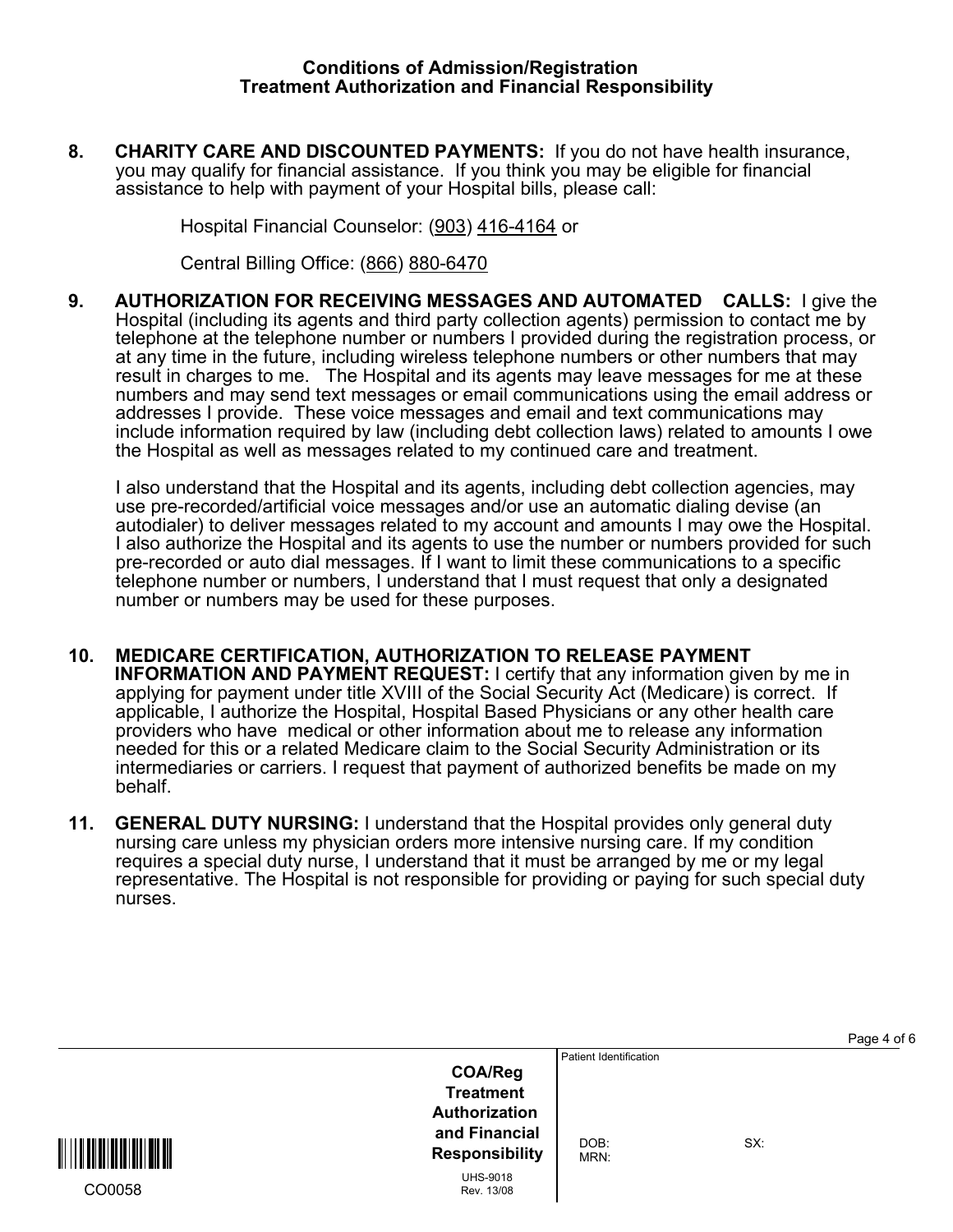- **12. PRIVATE ROOM:** I understand and agree that if the Hospital assigns me to a semi-private room but I request and receive a private room, I am responsible for any additional charges associated with the private room. Any extra changes for a private room do not apply if the Hospital assigns me to a private room independently of any request by me.
- **13. BLOOD AND OTHER BODILY FLUID TESTING:** I understand and acknowledge that if any healthcare worker is exposed to my blood or other bodily fluid, Texas law permits the Hospital to perform tests on my blood or other bodily fluids, with or without my consent, to determine the presence of any communicable disease, including but not limited to Hepatitis, HIV/AIDS and Syphilis. I understand that the results of tests taken under these circumstances are confidential and do not become part of my medical record.
- **14. PERSONAL VALUABLES:** I understand that the Hospital maintains a safe for the safekeeping of money and other valuables, and that the Hospital is not liable for the loss of my valuables unless they are deposited with the Hospital for safekeeping. I understand that I am responsible for all my personal effects not deposited in the safe, including, but not limited to, personal grooming articles, jewelry, clothing, documents, medications, eye glasses, hearing aids, dentures and other prosthetic devices.
- **15. ASSUMPTION OF RISK:** If I leave the Hospital before being released or discharged by my physician, or if I fail to follow instructions given to me by my physician or other healthcare professionals, I agree to assume all responsibility for any injury or damages suffered, and further agree to release and hold the physicians, their agents, the Hospital, it's employee's or agents harmless from any claims, demands or suits for damages from any complications associated with such actions.
- **16. PHOTOGRAPHY AND FILMING FOR PURPOSES OF DIAGNOSIS, IDENTIFICATION AND TREATMENT:** I consent to the taking of pictures for purposes of identification and treatment of my condition or disease.
- **17. DISPOSAL OF MEDICAL RECORDS. I understand that Texas law permits this Hospital to dispose of my medical records as follows:**
	- 1. On or after the 10th anniversary of the date on which I was treated in the Hospital;
	- 2. For patients younger than 18 years of age when last treated, the Hospital may dispose of the records on or after the patient's 20th birthday, or on or after the 10th anniversary of the date on which the patient was last treated, whichever date is later;
	- 3. The Hospital may not destroy medical records that relate to any matter that is involved in litigation if the Hospital knows the litigation has not been resolved.

| Patient Identification<br><b>COA/Reg</b><br><b>Treatment</b><br>Authorization<br>and Financial<br>DOB:<br><u> III III III III III III</u><br><b>Responsibility</b><br>MRN:<br><b>UHS-9018</b><br>CO0058<br>Rev. 13/08 | SX: |
|-----------------------------------------------------------------------------------------------------------------------------------------------------------------------------------------------------------------------|-----|
|-----------------------------------------------------------------------------------------------------------------------------------------------------------------------------------------------------------------------|-----|

Page 5 of 6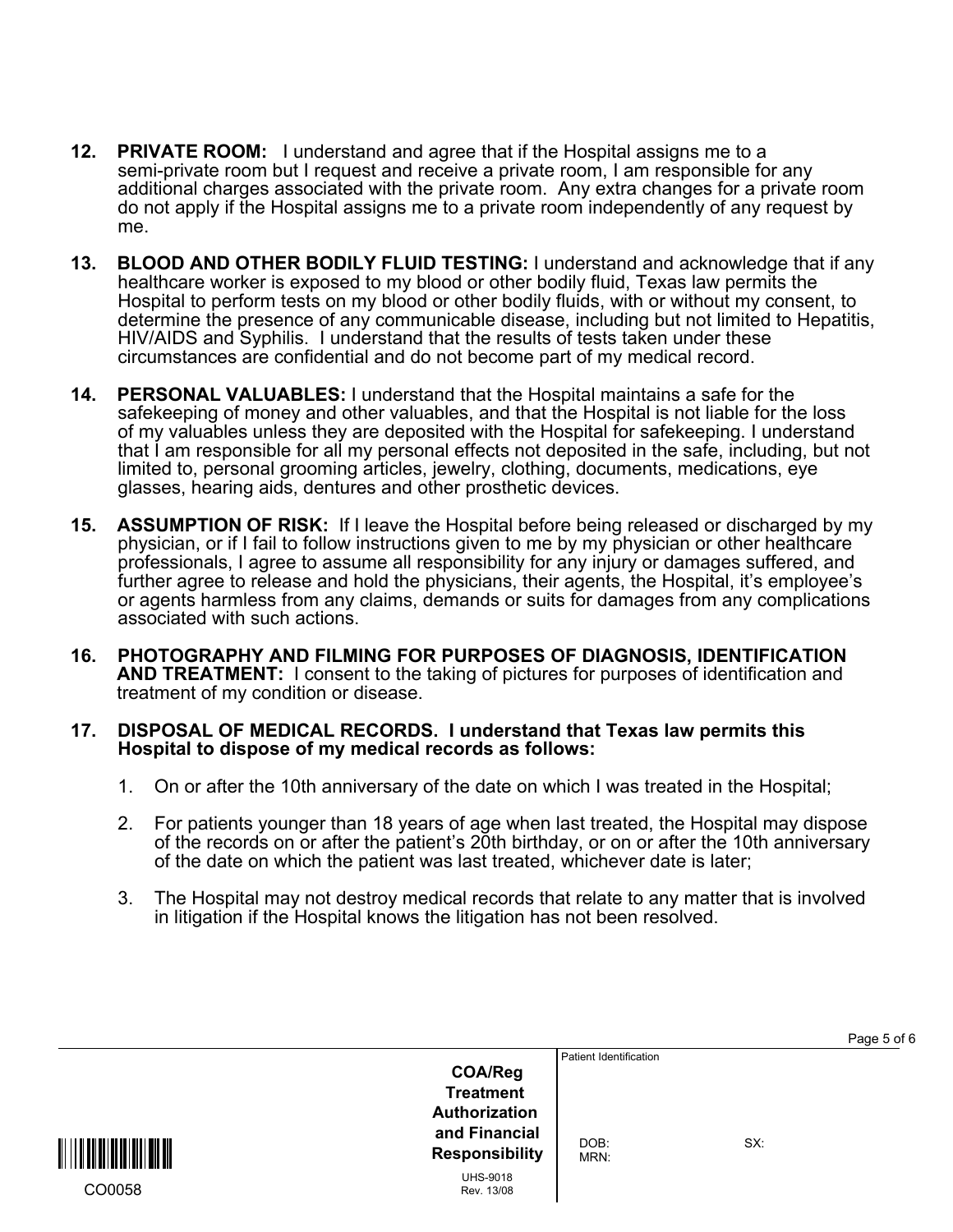**18. NON SMOKING CAMPUS:** I understand that smoking is not permitted on the campus of the Hospital, except in designated areas and I agree to comply accordingly.

**By signing below, I acknowledge that I have received a copy of the "Patient's Bill of Rights" and "Patient Responsibilities"; I have also carefully read and fully understand this Agreement and received a copy for my records, I accept its terms, and am authorized to execute the Agreement.** 

| <b>PATIENT/PARENT/GUARDIAN SIGNATURE</b>     | DATE / TIME |
|----------------------------------------------|-------------|
| <b>RELATIONSHIP IF NOT PATIENT SIGNATURE</b> | DATE / TIME |
| <b>REASON PATIENT DID NOT SIGN</b>           | DATE / TIME |

Page 6 of 6

Patient Identification

**Responsibility** DOB:<br>**Responsibility** MRN MRN:

UHS-9018 Rev. 13/08

**COA/Reg Treatment Authorization and Financial**

SX:

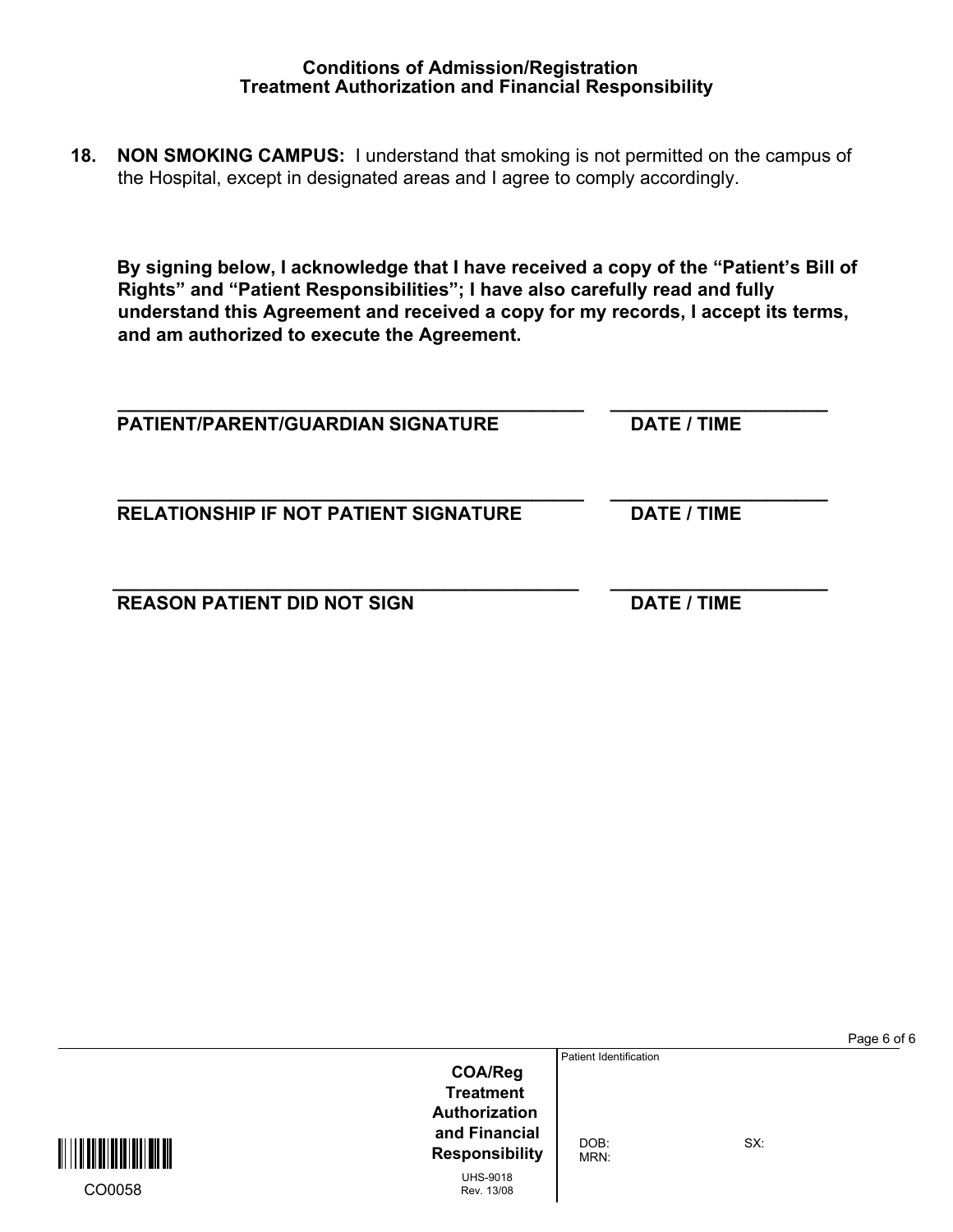

## **PATIENT CONSENT TO WOUND CARE TREATMENT**

(Note: This form is to be signed by all Wound Care Center Patients. If Patient is going to receive Hyperbaric Oxygen Therapy, then Patient must also execute the *Patient Consent to Hyperbaric Oxygen Therapy* Consent Form.)

Hospital:

Patient Name: **Date of Birth:** 

Patient hereby voluntarily consents to wound care treatment by Physician, Hospital and its contractor HEALOGICS, INC. ("HI") and their respective employees, agents, representatives, and affiliated companies (hereinafter sometimes collectively referred to as Wound Care Center – "WCC"). Patient understands that this Consent Form will be valid and remain in effect from the date of signature, as long as Patient receives care, treatment and services at the Wound Care Center. A new consent will be obtained when a patient is discharged from the WCC and returns for care, treatment or services. Patient has the right to give or refuse consent to any proposed procedure or treatment at any time prior to its performance.

**General Description of Wound Care Treatment:** Wound care treatment may include, but shall not be limited to: debridement, dressing changes, biopsies, skin grafts, off loading devices, physical examinations and treatment, diagnostic procedures, laboratory work (such as blood, urine and other studies), x-rays, other imaging studies and administration of medications prescribed by a physician.

**Benefits of Wound Care Treatment:** The benefits of treatment include: enhanced wound healing, and reduced risks of amputation and infection.

**Risks / Side Effects of Wound Care Treatment:** May include, but not be limited to: infection, ongoing pain and inflammation, potential scarring, possible damage to blood vessels or surrounding areas such as organs and nerves, bleeding, allergic reaction to topical and injected local anesthetics or skin prep solutions, removal of healthy tissue, prolonged healing or failure to heal.

**Likelihood of achieving goals:** Patients who follow the physician's plan of care are more likely to have a better outcome, however, any procedures / treatments carry the risk of unsuccessful results, complications, and injuries, from both known and unforeseen causes, and no warranty or guarantee is made for any result or cure.

**Alternative to Wound Care Treatment:** A patient may refuse wound care treatment altogether, although the risks and side effects of doing so should be carefully considered. In lieu of treatment in the WCC, patients may continue a course of conservative treatment with their personal physician or forgo any treatment.

**Benefit of Alternative to Wound Care Treatment:** The patient, who chooses to continue a course of conservative treatment with their personal physician or forego any treatment, may not experience the risks/side effects associated with treatment in the WCC (see **Risks/Side Effects of Wound Care Treatment** above).

**Risks / Side Effects of Alternative for Wound Care Treatment:** Risks of alternative wound care treatment include prolonged healing or failure to heal, infection and possible amputation if wound is on a limb.

**General Description of Wound Debridements:** Wound Debridement is the removal of unhealthy tissue from a wound to promote healing. During the course of wound treatment, multiple wound débridements may be necessary and will be performed by the authorized practitioner.

**Risks / Side Effects of Wound Debridement:** The risks or complications of wound debridement include, but are not limited to: potential scarring, possible damage to blood vessels or surrounding areas such as organs and nerves, allergic reactions to topical and injected local anesthetics or skin prep solutions, bleeding, removal of healthy tissue, infection, ongoing pain and inflammation, and failure to heal. Patient understands that debridement may make the wound larger due to the removal of necrotic (dead) tissue from the margins of the wound.



\*1CON\*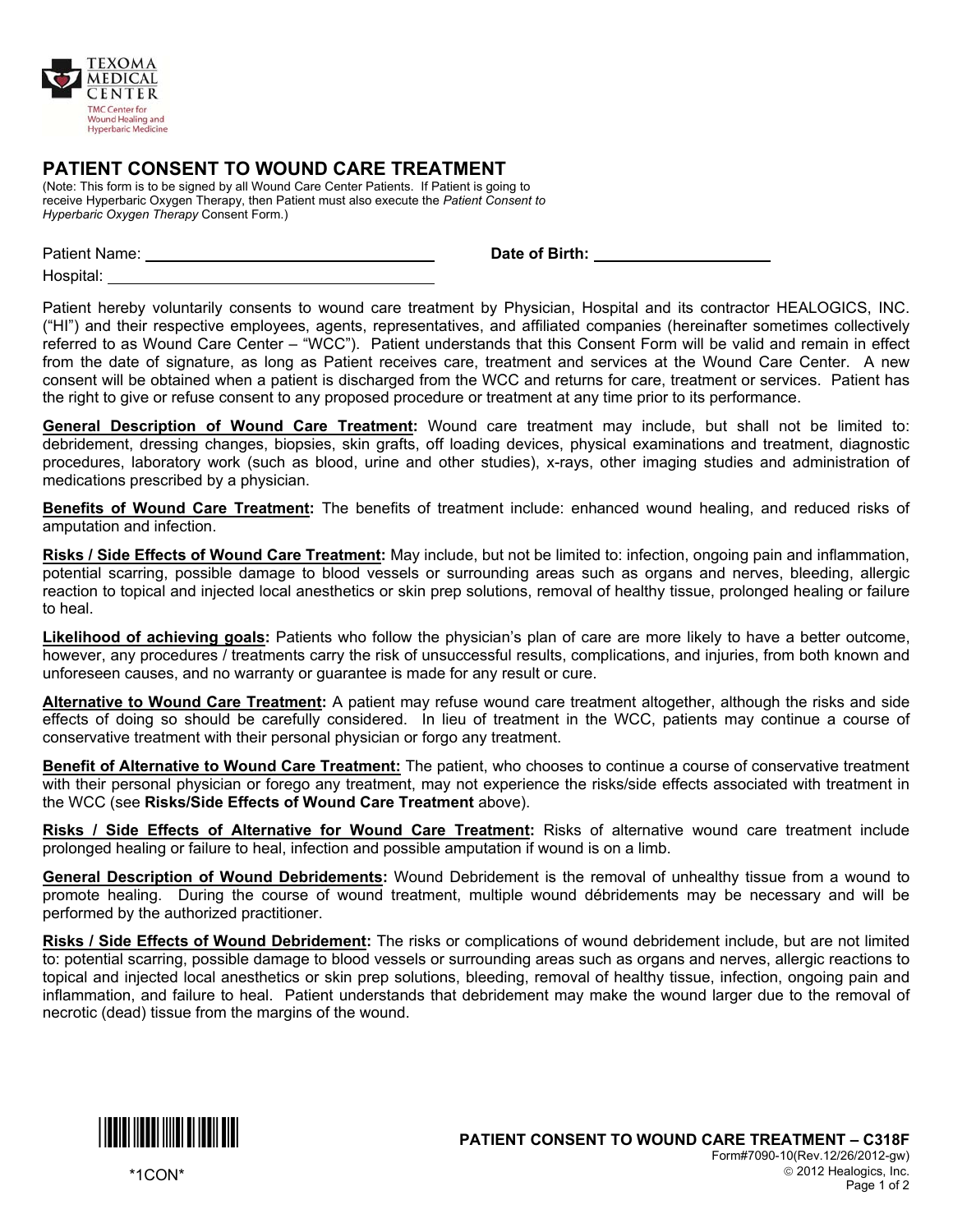

## **PATIENT CONSENT TO WOUND CARE TREATMENT**

**Patient Identification and Wound Images:** Patient understands and consents that images (digital, film, etc.), may be taken by the WCC of Patient and all Patient's wounds with their surrounding anatomic features. Patient further agrees that their referring physician or other treating physicians may receive communications, including these images, regarding Patient's treatment plan and results. The images are considered part of the medical record and will be handled in accordance with federal laws regarding the privacy, security and confidentiality of such information. Patient understands that the WCC will retain the ownership rights to these images, but that the patient will be allowed access to view them or obtain copies. Patient understands that these images will be stored in a secure manner that will protect privacy and that they will be kept for the time period required by law and / or hospital policy. Patient waives any and all rights to royalties or other compensation for these images. Images that identify the Patient will only be released and / or used outside the WCC upon written authorization from the Patient or Patient's legal representative.

**Use and Disclosure of Protected Health Information (PHI):** Patient consents to HI's use of the PHI, results of patient's medical history and physical examination, and wound images obtained during the course of Patient's wound care treatment and stored in the HI wound database for purposes of, education, research, quality management activities, ongoing analysis, data aggregation and development of proprietary clinical processes and healing algorithms. Patient's PHI may be disclosed by HI to its affiliated companies, and third parties who have executed a Business Associate Agreement. Disclosure of Patient's PHI shall be in compliance with the privacy regulations of the Health Insurance Portability and Accountability Act of 1996 (HIPAA). Patient specifically authorizes use and disclosure of patient's PHI by HI, its affiliates, and business associates for purposes related to treatment, payment, and health care operations. If Patient wishes to request a restriction to how his / her PHI may be used or disclosed, Patient may send a written request for restriction to HI's Chief Compliance Officer at 5220 Belfort Road, Suite 130, Jacksonville, Florida, 32256. If the PHI is owned by the Hospital or another entity, HI will direct Patient's request to the appropriate party.

**Financial Responsibility:** Patient understands that regardless of their assigned insurance benefits, Patient is responsible for any amount not covered by insurance. Patient authorizes medical information about Patient to be released to any payor and their respective agent to determine benefits or the benefits payable for related services.

The Patient's medical condition has been explained to the Patient. The risks, benefits and alternatives of all care, treatment and services that Patient will undergo while a patient at the WCC have been discussed. Patient understands the nature of their medical condition, the risks, alternatives and benefits of treatment, and the consequences of failure to seek or delay treatment for any conditions. Patient fully understands this consent to care, treatment, and services and agrees to its contents. The Patient has read this Consent Form or had it read to him / her. The Patient has had the opportunity to ask questions and has received answers to all of Patient's questions.

| Patient Signature or parent (if minor)                                                                                      | Relationship | Date | Time |
|-----------------------------------------------------------------------------------------------------------------------------|--------------|------|------|
| <b>Witness Signature</b>                                                                                                    |              | Date | Time |
| In the event above not signed by patient, the undersigned acknowledges that they have the legal right to sign the document. |              |      |      |

 $\overline{a}$ Legal Guardian or Legal Representative **Date** Date **Date** Time

Printed Name: **Relationship:** Relationship:

 $\overline{a}$ 

The undersigned Physician has explained to the Patient (or his or her legal representative), in layman's terms, the nature of the treatment, reasonable alternatives, benefits, risks, side effects, likelihood of achieving patient's goals, complications and consequences which are /or may be associated with the treatment or procedure(s).

Signature of Physician **Date** Time **The Signature of Physician** Date **Time** Date **Time**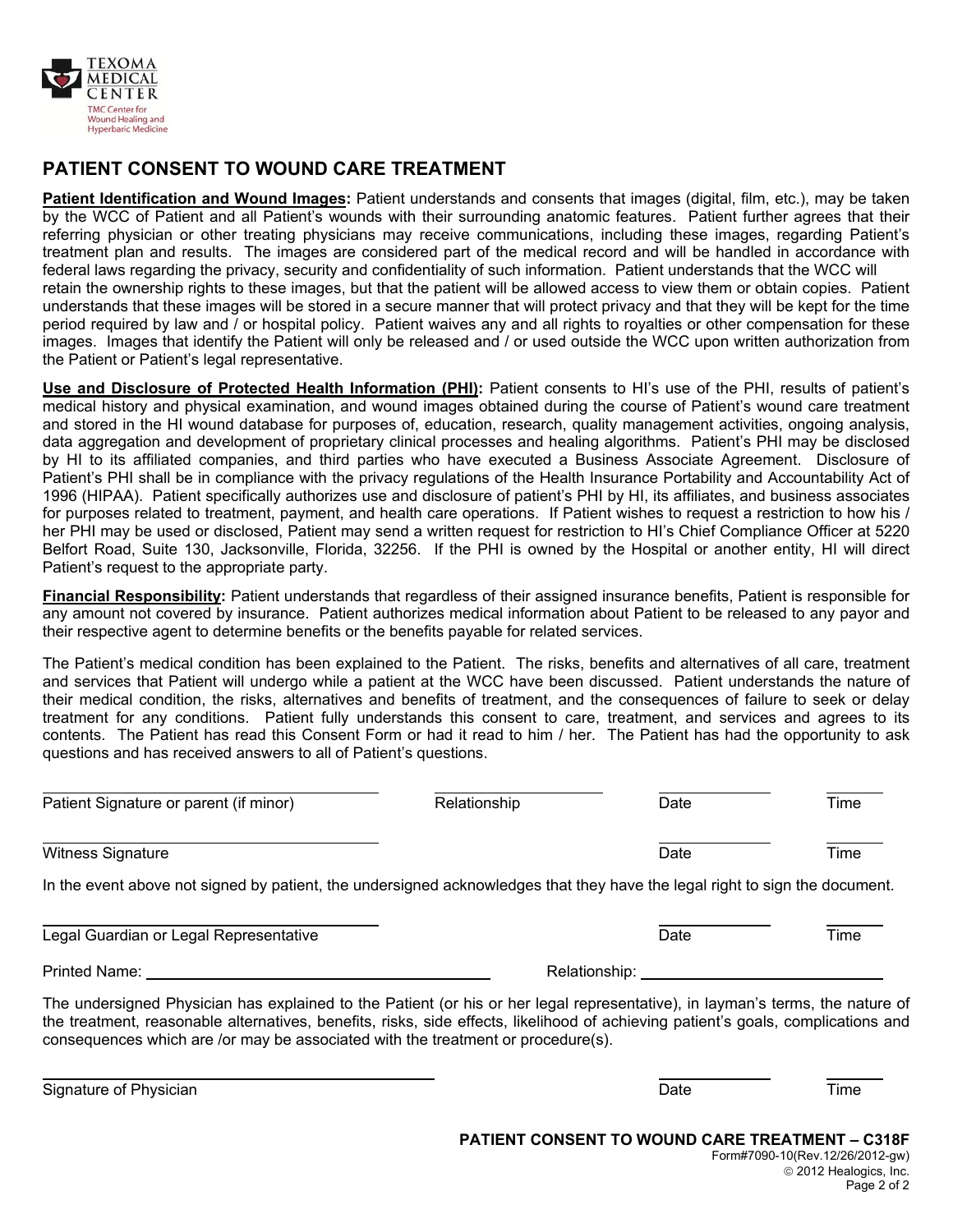

# **WOUND CARE PATIENT BILLING INFORMATION**

Our wound care Center ® (WCC) serves as a hospital outpatient clinic were doctors and nurses treat people with wounds that they may have had for a long time. **Visits to the Center will result in charges from both the hospital and doctor.**

Many times these visits will only result in a charge for a procedure such as a wound debridement, but some times they may also include a clinic visit. Sometimes, there may be charges for hyperbaric oxygen therapy, laboratory tests, x-rays, and other services that may be performed in the hospital.

We understand this can be a confusing time and have outlined various ways the payment of the services provided to you can be handled. If you have questions about the process, please feel comfortable discussing this with one of WCC staff members.

#### **THE HOSPITAL:**

When the hospital bills your insurance company(s) for the services you received at the WCC, the bill contains charges for what is called the **technical component.** This fee includes the use of the WCC's staff, room, equipment, etc. as well as any supplies that were used. You may also see laboratory charges, radiology (x-ray) charges, and other additional services if they were provided during that billing period, some hospitals may bill for these additional services on a separate bill.

#### **THE DOCTOR:**

Each doctor sees and treats you will bill separately for their services. Most of the time, this bill will come from his or her office, but sometimes hospitals bill for the doctor's charges. These charges will be for the **professional component** and includes only the services that the doctor provided.

The WCC doctors are specially trained in providing wound care and the insurance companies will know to pay for only one set of services by the codes used on the bill sent to them. They will pay a portion of the service to the hospital and a portion to the doctor. **You will not be billed twice for the same services** even though the description of the services may be the same.

#### **OTHER DOCTORS:**

There are different specialists who may be called in on your case, depending on the difficulty of your wounds, and they may submit a bill as well. These may be from the Pathologist for the professional component of the laboratory tests performed, or the Radiologist for the services rendered when x-rays were performed, etc.

These billing practices are consistent within all departments of the hospital as well as within the hospital industry. In addition, these billing procedures are frequently audited by Medicare / Medicaid and accepted as standard practice.

### **IF YOUR PRIMARY INSURANCE IS MEDICARE OR MEDICAID:**

The hospital will bill Medicare / Medicaid and may send you a courtesy copy of your itemized bill upon request. Medicare / Medicaid will notify you when they have paid their portion of your hospital bill. If you have a secondary insurance, the hospital will also send them a bill for their portion and that company will contact you to let you know when and what they paid to the hospital. After payments are received by either your primary and/or secondary insurance, **any outstanding balances will be your responsibility.** This payment is necessary since the services were performed at a hospital outpatient department. If you are responsible for the co-payment balance, your payment may range from \$15 - \$82<sup>1</sup> per encounter depending on the services or HBO treatment rendered during your visit.

### **IF YOUR PRIMARY INSURANCE IS AN INDIVIDUAL / GROUP PPO OR HMO:**

The hospital will bill your insurance company. You will be responsible for any deductible and / or co-payment amounts. Payment for these items may be expected at the time of service. Insurance verification will help us to identify your appropriate deductible and co-payment amounts.

#### **IF YOU DO NOT HAVE INSURANCE COVERAGE:**

Many hospitals require a payment (either in full or partial) at the time of the visit. If you are unable to pay, may hospitals will work with you to determine if you qualify for some type of assistance or will allow you to set up a payment plan. The center can refer you to the hospital's Business Office as needed. You cannot be seen in the WCC until these arrangements are completed.

#### **IF YOU HAVE QUESTIONS REGARDING YOUR BILLS / STATEMENTS:**

Please call the hospital Business Office. Hours of operation are usually between 9:00 a.m. and 4:30 p.m. (Monday thru Friday). If your question is regarding the physician's services, you will need to contact that physician's office.

Patient Signature: Date: Time: Witness Signature: The Contract of the Contract of Contract of Contract of Contract of Contract of Contract of Contract of Contract of Contract of Contract of Contract of Contract of Contract of Contract of Contract of Con

<sup>1</sup>This cost estimate was made based on the date of this publication  $-9/1/2012$ . This cost may vary after 2012.

**WOUND CARE PATIENT BILLING INFORMATION – A126F**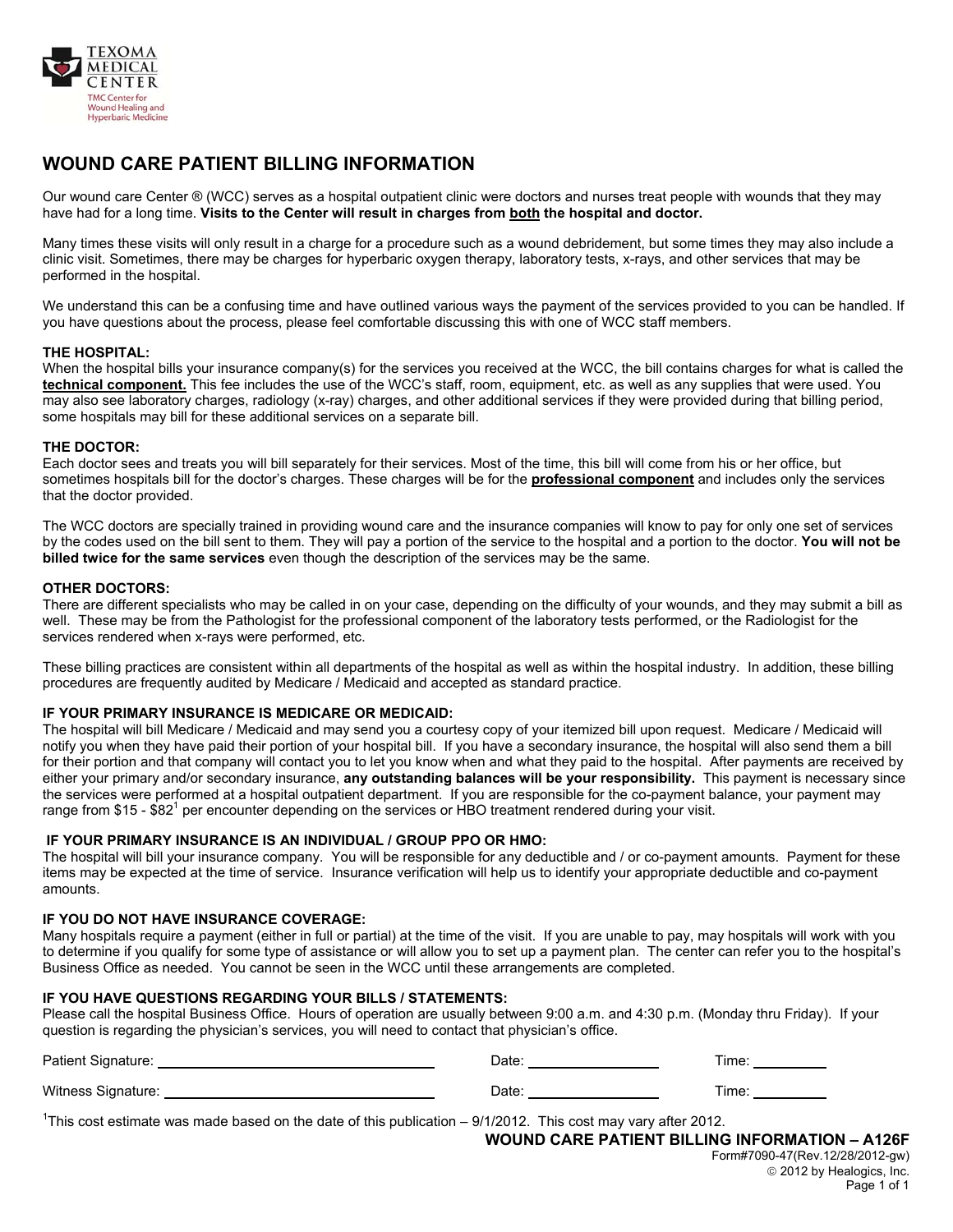

## **PATIENT HISTORY**

| <b>GENERAL INFORMATION</b> |                | DATE:       |      |      |
|----------------------------|----------------|-------------|------|------|
| Name:                      |                | Home Phone: |      |      |
| Address:                   |                | Cell Phone: |      |      |
| City:                      |                | State:      | Zip: |      |
| $\triangle$ E-mail:        | Date of Birth: |             | Age: | Sex: |

### **SOCIAL HISTORY**

| Do you live alone: $\square$ No $\square$ Yes                                                                                                   | Do you drive: $\Box$ No $\Box$ Yes                                                                       |  |  | Employed: $\Box$ No $\Box$ Yes |  |  |
|-------------------------------------------------------------------------------------------------------------------------------------------------|----------------------------------------------------------------------------------------------------------|--|--|--------------------------------|--|--|
| What is the highest school grade you completed? $\Box$ 1-6 $\Box$ 7-9 $\Box$ 10 $\Box$ 11 $\Box$ 12 $\Box$ Some college $\Box$ College graduate |                                                                                                          |  |  |                                |  |  |
| Marital Status: □ Separated □ Divorced □ Married □ Single □ Widowed                                                                             |                                                                                                          |  |  |                                |  |  |
|                                                                                                                                                 | Do you smoke: $\Box$ No $\Box$ Yes If Yes, for how many years: How many packs per day:<br>If quit, when: |  |  |                                |  |  |
| Do you drink alcohol: $\Box$ No History $\Box$ Prior History $\Box$ Current History<br>Type:                                                    |                                                                                                          |  |  |                                |  |  |
| Do you use recreational drugs: $\Box$ No $\Box$ Yes If Yes, amount:<br>Type:                                                                    |                                                                                                          |  |  |                                |  |  |
| Caffeine Use: $\Box$ No $\Box$ Yes If Yes, for how many years:<br>How many cups per day:                                                        |                                                                                                          |  |  |                                |  |  |
| Food / Clothing / Shelter Needs: □ No □ Yes<br>Financial Concerns: □ No □ Yes                                                                   |                                                                                                          |  |  |                                |  |  |
| Transportation Concerns: □ No □ Yes<br>Support System Intact: $\square$ No $\square$ Yes                                                        |                                                                                                          |  |  |                                |  |  |

### **Emergency Contact Information**

| Name.   | -<br>'hone.<br>⊣or<br>- اك |
|---------|----------------------------|
| n.,     | <b>DL</b>                  |
| ionshid | Cell                       |
| чатк    | 'hone:                     |

### **What physician suggested you visit the Wound Healing Center®?**

| ---<br>Name:      | udll  | . הורי<br>hone: |     |
|-------------------|-------|-----------------|-----|
| . .<br>- Address. | City: | State.          | ∠ip |

### **Who is your primary physician?**

| . .<br>Name. | udil  | ,,<br>hone. |           |
|--------------|-------|-------------|-----------|
| Address.     | City: | State.      | _<br>ZID. |

### **Please provide contact information (if applicable):**

| Health<br>Home<br>Agency:                                   | Phone: |
|-------------------------------------------------------------|--------|
| Facility <sup>-</sup><br>Home/Skilled<br>Nursing<br>Nursina | Phone: |
| Pharmacy:                                                   | Phone: |

#### **Do you have any of the following?**

| <b>Advance Directive:</b> | Living Will:                                | Medical Power of Attorney:                                                                                                                                                                                                     | Do Not Resuscitate:                                                                                                                                                                                                            |  |  |
|---------------------------|---------------------------------------------|--------------------------------------------------------------------------------------------------------------------------------------------------------------------------------------------------------------------------------|--------------------------------------------------------------------------------------------------------------------------------------------------------------------------------------------------------------------------------|--|--|
| $\Box$ Yes* $\Box$ No     | $\Box$ Yes* $\Box$ No                       | $\square$ Yes* $\square$ No                                                                                                                                                                                                    | $\Box$ Yes* $\Box$ No                                                                                                                                                                                                          |  |  |
| *Copy required for chart: | Requested by: Nequested by:                 | Date:                                                                                                                                                                                                                          |                                                                                                                                                                                                                                |  |  |
| $\Box$ Copy provided:     | Signature: <u>_________________________</u> | Date: and the state of the state of the state of the state of the state of the state of the state of the state of the state of the state of the state of the state of the state of the state of the state of the state of the  | Time: __________                                                                                                                                                                                                               |  |  |
|                           |                                             |                                                                                                                                                                                                                                |                                                                                                                                                                                                                                |  |  |
|                           |                                             |                                                                                                                                                                                                                                | Relationship to patient: Network of Personal Assembly                                                                                                                                                                          |  |  |
|                           |                                             |                                                                                                                                                                                                                                |                                                                                                                                                                                                                                |  |  |
|                           |                                             | Date: the contract of the contract of the contract of the contract of the contract of the contract of the contract of the contract of the contract of the contract of the contract of the contract of the contract of the cont |                                                                                                                                                                                                                                |  |  |
|                           |                                             |                                                                                                                                                                                                                                |                                                                                                                                                                                                                                |  |  |
|                           |                                             | Date:                                                                                                                                                                                                                          | Time: The contract of the contract of the contract of the contract of the contract of the contract of the contract of the contract of the contract of the contract of the contract of the contract of the contract of the cont |  |  |

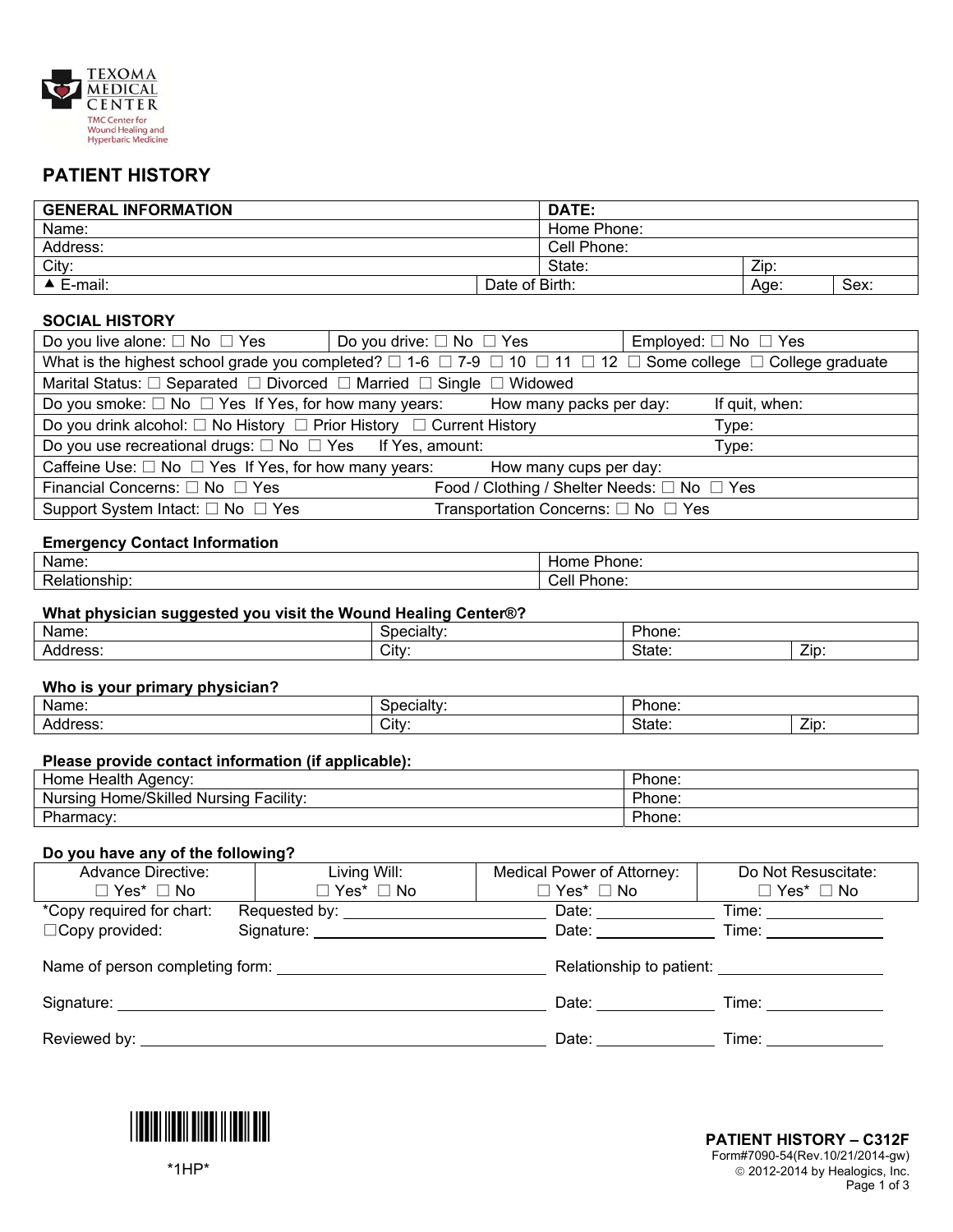

# **PATIENT HISTORY**

#### **WOUND HISTORY:**  Wound location:

| www.iu.uu.uu.i                                                                                                                     |     |                  |                                                                         |     |    |
|------------------------------------------------------------------------------------------------------------------------------------|-----|------------------|-------------------------------------------------------------------------|-----|----|
| When did you first notice the wound?<br>Has it ever healed and then re-opened? $\Box$ Yes $\Box$ No                                |     |                  |                                                                         |     |    |
|                                                                                                                                    |     |                  |                                                                         |     |    |
| $\Box$ Gradually appeared $\Box$ Not known $\Box$ Other lesion $\Box$ Pimple $\Box$ Pressure $\Box$ Radiation burn $\Box$ Surgical |     |                  |                                                                         |     |    |
| $\Box$ Thermal burn $\Box$ Trauma                                                                                                  |     |                  |                                                                         |     |    |
| How have you been treating your wound until now?                                                                                   |     |                  |                                                                         |     |    |
|                                                                                                                                    |     |                  |                                                                         |     |    |
| Have you had any lab work down in the past month?<br>$\Box$ No $\Box$ Yes<br>If yes, who ordered?                                  |     |                  |                                                                         |     |    |
| Have you ever had bacteria that resisted antibiotics?                                                                              |     | $\Box$ No        | $\Box$ Yes<br>If yes, date:                                             |     |    |
| Have you ever had a bone infection?                                                                                                |     |                  | $\Box$ No $\Box$ Yes<br>If yes, date:                                   |     |    |
| Have you had any tests for blood flow in your legs?                                                                                |     |                  | $\Box$ No $\Box$ Yes<br>If yes, date:                                   |     |    |
| If yes, where was it done:                                                                                                         |     |                  | Who ordered?                                                            |     |    |
| Have you had any other problems with your wound?                                                                                   |     | $\Box$ Infection | $\Box$ Other:<br>$\Box$ Swelling                                        |     |    |
|                                                                                                                                    |     |                  |                                                                         |     |    |
| PATIENT'S MEDICAL HISTORY (Please check Yes or No for each item)                                                                   |     |                  |                                                                         |     |    |
|                                                                                                                                    | Yes | <b>No</b>        |                                                                         | Yes | No |
| Cataracts (Cloudy vision)                                                                                                          |     |                  | Cirrhosis (Liver problems)                                              |     |    |
| Glaucoma (Eye disease)                                                                                                             |     |                  | Colitis / Crohn's (Bowel problems)                                      |     |    |
| Chronic Sinus problems / congestion                                                                                                |     |                  | Hepatitis (Type:                                                        |     |    |
| Middle ear problems                                                                                                                |     |                  | <b>Thyroid Disease</b>                                                  |     |    |
| Ear Surgery                                                                                                                        |     |                  | <b>Type I Diabetes</b>                                                  |     |    |
| Anemia (Tired, or low iron)                                                                                                        |     |                  | <b>Type II Diabetes</b>                                                 |     |    |
| Hemophilia (Bleeding disorder)                                                                                                     |     |                  | End Stage Renal Disease (Kidney Disease)                                |     |    |
| Human Immunodeficiency Virus (HIV)                                                                                                 |     |                  | On Dialysis (Type:                                                      |     |    |
| Lymphedema (Swelling in legs or arms)                                                                                              |     |                  | Lupus (Problem with your immune system)                                 |     |    |
| Sickle Cell Disease                                                                                                                |     |                  | Raynaud's Syndrome (Problem with blood flow to<br>your fingers or toes) |     |    |
| Aspiration                                                                                                                         |     |                  | Scleroderma (Skin disorder)                                             |     |    |
| Asthma (Breathing problem)                                                                                                         |     |                  | Rheumatoid Arthritis (Swelling of joints)                               |     |    |
| Chronic Obstructive Pulmonary Disease (COPD)                                                                                       |     |                  | History of Burn                                                         |     |    |
| Pneumothorax (Collapsed lung)                                                                                                      |     |                  | Gout (Pain in big toes)                                                 |     |    |
| Sleep Apnea (stop breathing when sleeping)                                                                                         |     |                  | Osteoarthritis (Pain in bones or joints)                                |     |    |
| Tuberculosis (infection in the lungs)                                                                                              |     |                  | Dementia (Memory loss that gets worse over time)                        |     |    |
| Angina (Chest pain)                                                                                                                |     |                  | Neuropathy (Numbness in hands or feet)                                  |     |    |
| Arrhythmia (Skipped heartbeat)                                                                                                     |     |                  | Paraplegia (Can't move arms or legs)                                    |     |    |
| Atrial Fibrillation (Rapid heart rate)                                                                                             |     |                  | Quadriplegia (Can't move arms and legs)                                 |     |    |
| <b>Congestive Heart Failure</b>                                                                                                    |     |                  | Received Chemotherapy                                                   |     |    |
| Coronary Artery Disease (Heart disease)                                                                                            |     |                  |                                                                         |     |    |
| Deep Vein Thrombosis (Blood clot in leg)                                                                                           |     |                  | Surgery                                                                 |     |    |
| Hypertension (High blood pressure)                                                                                                 |     |                  | Anorexia / bulimia                                                      |     |    |
| Hypotension (Low blood pressure)                                                                                                   |     |                  | Confinement Anxiety (Fear about being in a closed                       |     |    |
| Myocardial infarction (Heart attack)                                                                                               |     |                  | space)                                                                  |     |    |
| Peripheral Arterial Disease (Problem with blood                                                                                    |     |                  | Peripheral Venous Disease (Problems with blood                          |     |    |
| flow in your legs)                                                                                                                 |     |                  | vessels in your legs)                                                   |     |    |

**FAMILY MEDICAL HISTORY (**Please indicate with a checkmark if any of your family members have / had this condition)

Vasculitis (Inflammation of your blood vessels) <br>
Phlebitis (Inflammation of the veins in your legs)

| Name of person completing form: | Relationship to patient: |                |  |
|---------------------------------|--------------------------|----------------|--|
| Signature:                      | Date:                    | Time:          |  |
| Reviewed by:<br>Reviewed by:    | Date:<br>Date:           | Time:<br>Time: |  |

vessels in your legs)

### **PATIENT HISTORY – C312F**

T

Form#7090-54(Rev.10/21/2014-gw)  $@$  2012-2014 by Healogics, Inc. Page 2 of 3